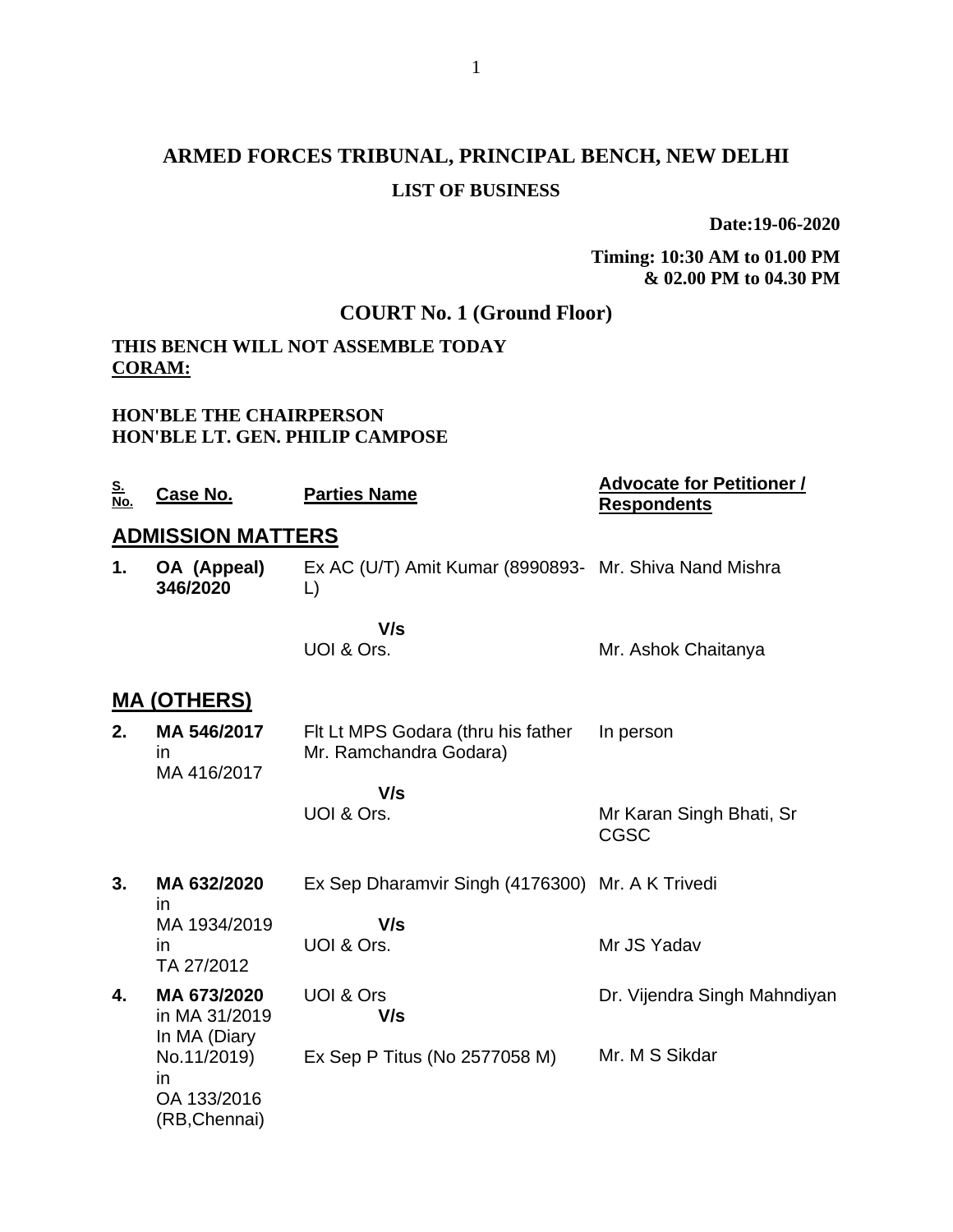## **PLEADINGS NOT COMPLETE**

| 5.          | OA 2385/2019                       | IC-57789K Col Ashim Kumar Dey                               | Mr. Indra Sen Singh/Abhishek<br>Singh            |
|-------------|------------------------------------|-------------------------------------------------------------|--------------------------------------------------|
|             |                                    | V/s<br>UOI & Ors.                                           | Mr Tarunvir Singh Khehar                         |
| 6.          | OA 168/2020                        | Brig Sanjeev Yashwant Devasthali<br>(IC 42332 L)<br>V/s     | Mr Rajiv Manglik                                 |
|             |                                    | UOI & Ors.                                                  | Mr Karan Singh Bhati, Sr<br><b>CGSC</b>          |
| 7.          | OA 430/2020<br>with<br>MA 534/2020 | Lt Col VB Pandey (IC 68609 W)<br>V/s                        | Mr Shree Prakash Sinha and<br><b>Anand Kumar</b> |
|             |                                    | UOI & Ors.                                                  | Dr. Vijendra Singh Mahndiyan                     |
| <b>WITH</b> |                                    |                                                             |                                                  |
| 8.          | OA 570/2020                        | Major Ravindra Singh Mahla (IC<br>72723-L)                  | Mr. Anand kumar                                  |
|             |                                    | V/s<br>UOI & Ors.                                           | None                                             |
| 9.          | OA 440/2020<br>with<br>MA 543/2020 | (No 14644422Y CHM (Musician)<br><b>Ramesh Kumar Parihar</b> | Mr VS Kadian                                     |
|             |                                    | V/s<br>UOI & Ors.                                           | Ms. Jyotsna Kaushik                              |
| 10.         | OA 443/2020                        | MR-05575Y Brig Porandla Suresh<br>Kumar Patel (Retd.)       | Mr. Anil Srivastava &<br>Associates              |
|             |                                    | V/s<br>UOI & Ors.                                           | Dr. Vijendra Singh Mahndiyan                     |

## **PLEADINGS COMPLETE**

## **DATES WILL BE GIVEN BY THE TRIBUNAL OFFICER - ORDERS WILL BE UPLOADED ON THE WEBSITE**

 $Sr$ 

| 11. OA 593/2015<br>with | <b>Colonel Anand Swaroop</b> | Mr. SS Pandey         |
|-------------------------|------------------------------|-----------------------|
| MA 567/2020             | V/s                          |                       |
|                         | UOI & Ors.                   | Mr Karan Singh Bhati, |
|                         |                              | CGSC                  |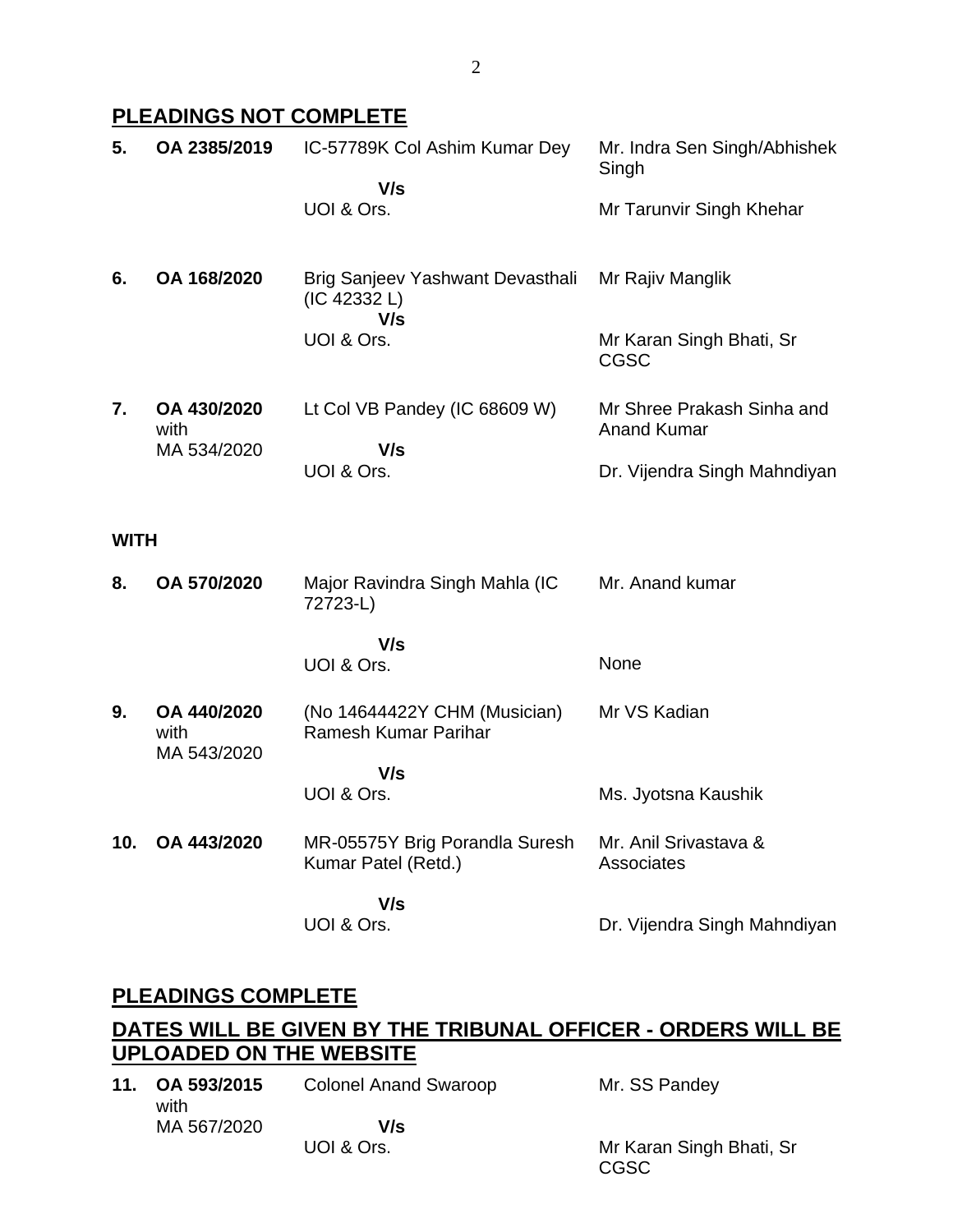|--|--|

| 12. | OA (Appeal)<br>63/2018 | IC-46325M Col Anand Swaroop                  | Mr. S S Pandey & Associates                                                        |
|-----|------------------------|----------------------------------------------|------------------------------------------------------------------------------------|
|     |                        | V/s<br>UOI & Ors.                            | Mr Karan Singh Bhati, Sr<br><b>CGSC</b>                                            |
| 13. | OA 869/2015            | Col Anil Mahadev Kakade                      | Mr. T Parshad                                                                      |
|     |                        | V/s<br>UOI & Ors.                            | Mr Anil Gautam for R 1-3<br>Mr SP Sharma for R 4 & 5 &<br>Harish V Shankar for R-6 |
| 14. | OA 159/2017            | Nb Sub Vinod Prasad                          | Mr. S S Pandey                                                                     |
|     |                        | V/s<br>UOI & Ors.                            | Mr SP Sharma                                                                       |
| 15. | OA 595/2017<br>with    | Col H C Sharma                               | Mr Kunal Sharma                                                                    |
|     | MA 509/2017            | V/s<br>UOI & Ors.                            | Ms Barkha Babbar                                                                   |
| 16. | OA 1680/2017<br>with   | WS-01504A Maj Neha Prashad                   | Mr T Prashad                                                                       |
|     | MA 1117/2019           | V/s<br>UOI & Ors.                            | Mr Karan Singh Bhati, Sr<br><b>CGSC</b>                                            |
| 17. | OA 1518/2018<br>with   | NS-21727Y Maj Seema Jakhar                   | Mr. S S Pandey & Associates                                                        |
|     | MA 1584/2018           | V/s<br>UOI & Ors.                            | Mr. Tarunvir Singh Khehar                                                          |
| 18. | OA 1529/2018           | DS-12493Y Maj Kritant Bhushan                | Mr. S S Pandey & Associates                                                        |
|     |                        | V/s<br>UOI & Ors.                            | Mr Harish V Shankar                                                                |
| 19. | OA 27/2019             | EX JC-118530 Sub Jaya Krishna<br>Hota & Ors. | Mr. IS Yadav                                                                       |
|     |                        | V/s<br>UOI & Ors.                            | Mr. Shyam Narayan                                                                  |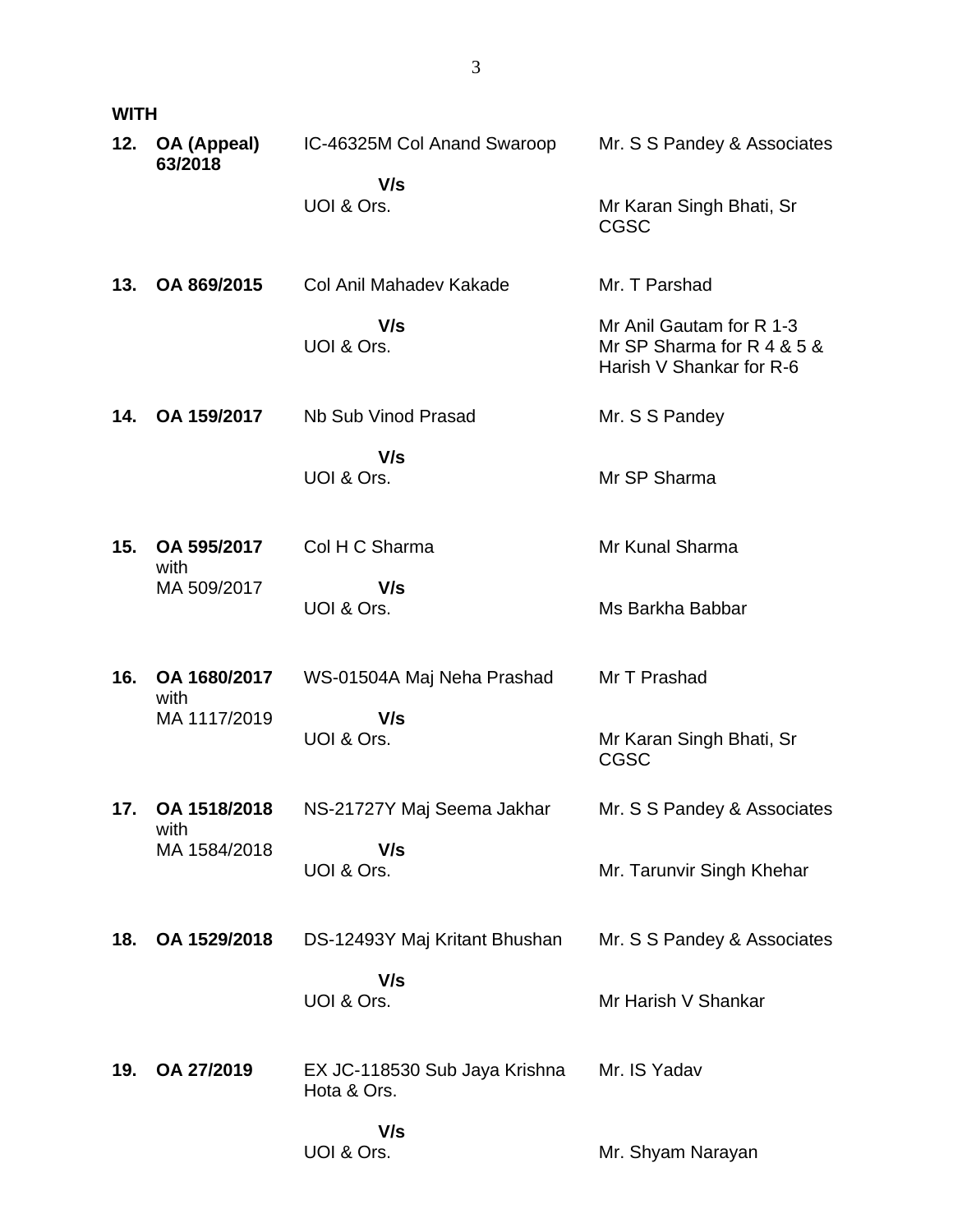| 20. | OA 823/2019<br>with<br>MA 1461/2019 | Sep Bhupender Kumar (No<br>4574801 X)         | Mr DS Kauntae              |
|-----|-------------------------------------|-----------------------------------------------|----------------------------|
|     |                                     | V/s                                           |                            |
|     |                                     | UOI & Ors.                                    | Mr Ashok Chaitanya         |
|     |                                     |                                               |                            |
| 21. | OA 1122/2019                        | No. 15332141-N Nb Sub Rajeev<br>Ranjan Pandey | Mr. N K Kohli              |
|     |                                     | V/s                                           |                            |
|     |                                     | UOI & Ors.                                    | Mr KK Tyagi                |
| 22. | OA 1507/2019<br>with                | IC-47535Y Col Deepak Sharan                   | Mr. SS Pandey & Associates |
|     | MA 2435/2019                        | V/s                                           |                            |
|     |                                     | UOI & Ors.                                    | Mr Tarunvir Singh Khehar   |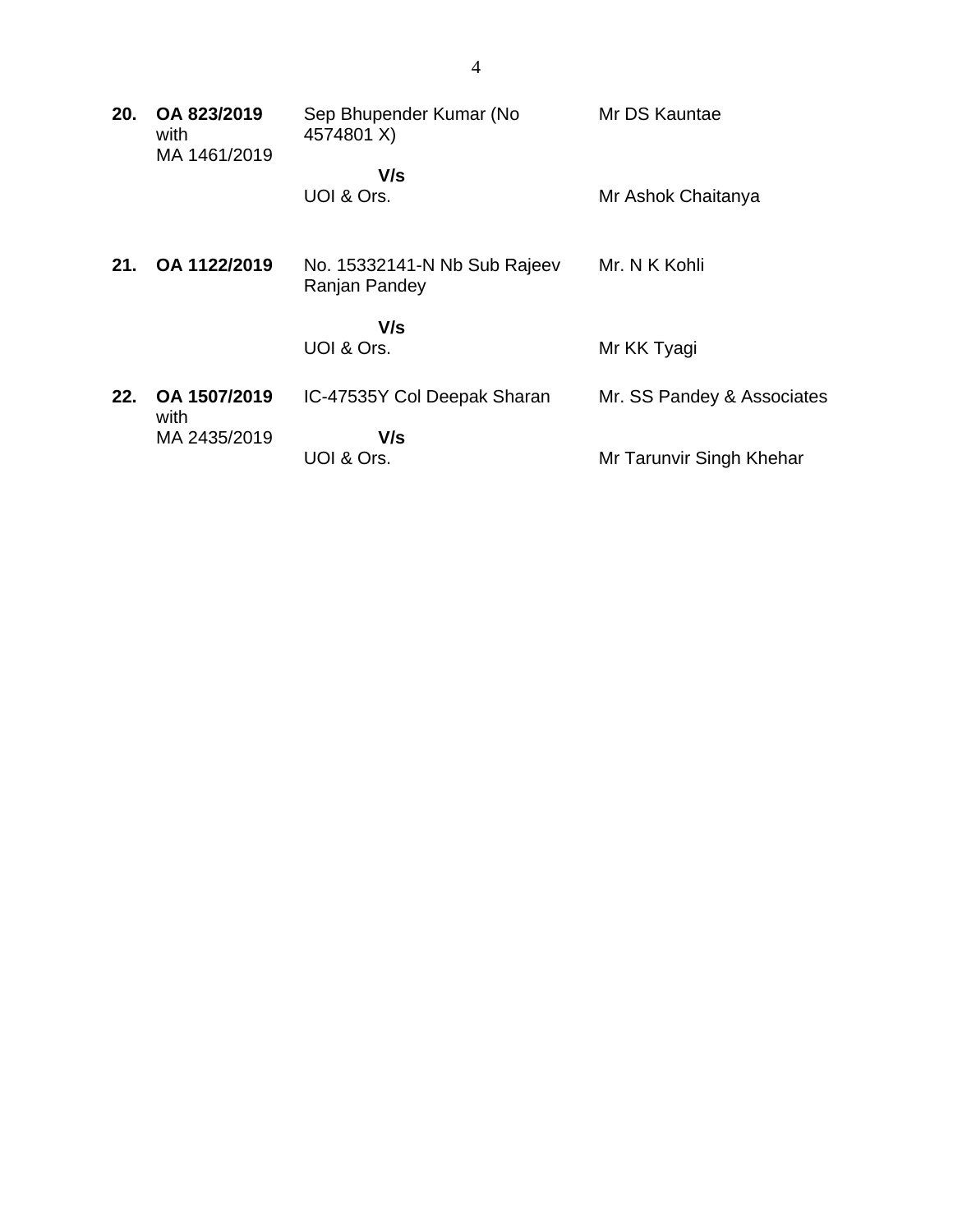## **ARMED FORCES TRIBUNAL, PRINCIPAL BENCH, NEW DELHI LIST OF BUSINESS**

**Date: 19-06-2020**

**Timing: 10:30 AM to 01.00 PM & 02.00 PM to 04.30 PM**

## **COURT No. 2 (Ground Floor)**

#### **CORAM:**

#### **HON'BLE MS. JUSTICE SUNITA GUPTA HON'BLE AIR MARSHAL B.B.P. SINHA**

| <u>S.</u><br>No. | Case No.             | <b>Parties Name</b>           | <u><b>Advocate for Petitioner /</b></u><br><b>Respondents</b> |
|------------------|----------------------|-------------------------------|---------------------------------------------------------------|
|                  | <b>For Judgement</b> |                               |                                                               |
| 1.               | OA 1218/2016         | Ex Rect Pramod Kumar          | Mr. V S Kadian                                                |
|                  |                      | V/s<br>UOI & Ors.             | Mr JS Rawat                                                   |
| 2.               | OA 281/2017<br>with  | Col K S Rathore (Retd.)       | Mr. A S Puar                                                  |
|                  | MA 377/2017          | V/s<br>UOI & Ors.             | Mr KK Tyagi                                                   |
| 3.               | OA 593/2017          | Ex Sep Rattan Singh           | Mr. S S Pandey                                                |
|                  |                      | V/s<br>UOI & Ors.             | Mr. Vijendra Singh<br>Mahandiyan                              |
| 4.               | OA 1326/2017<br>with | <b>Cdr Madan Singh (Retd)</b> | Mr V S Kadian                                                 |
|                  | MA 961/2019          | V/s<br>UOI & Ors.             | Mr JS Rawat                                                   |
| 5.               | OA 1385/2017         | Ex JWO Sushil Kumar Verma     | Mr. Rohit Pratap                                              |
|                  |                      | V/s<br>UOI & Ors.             | Mr. Harish V Shankar                                          |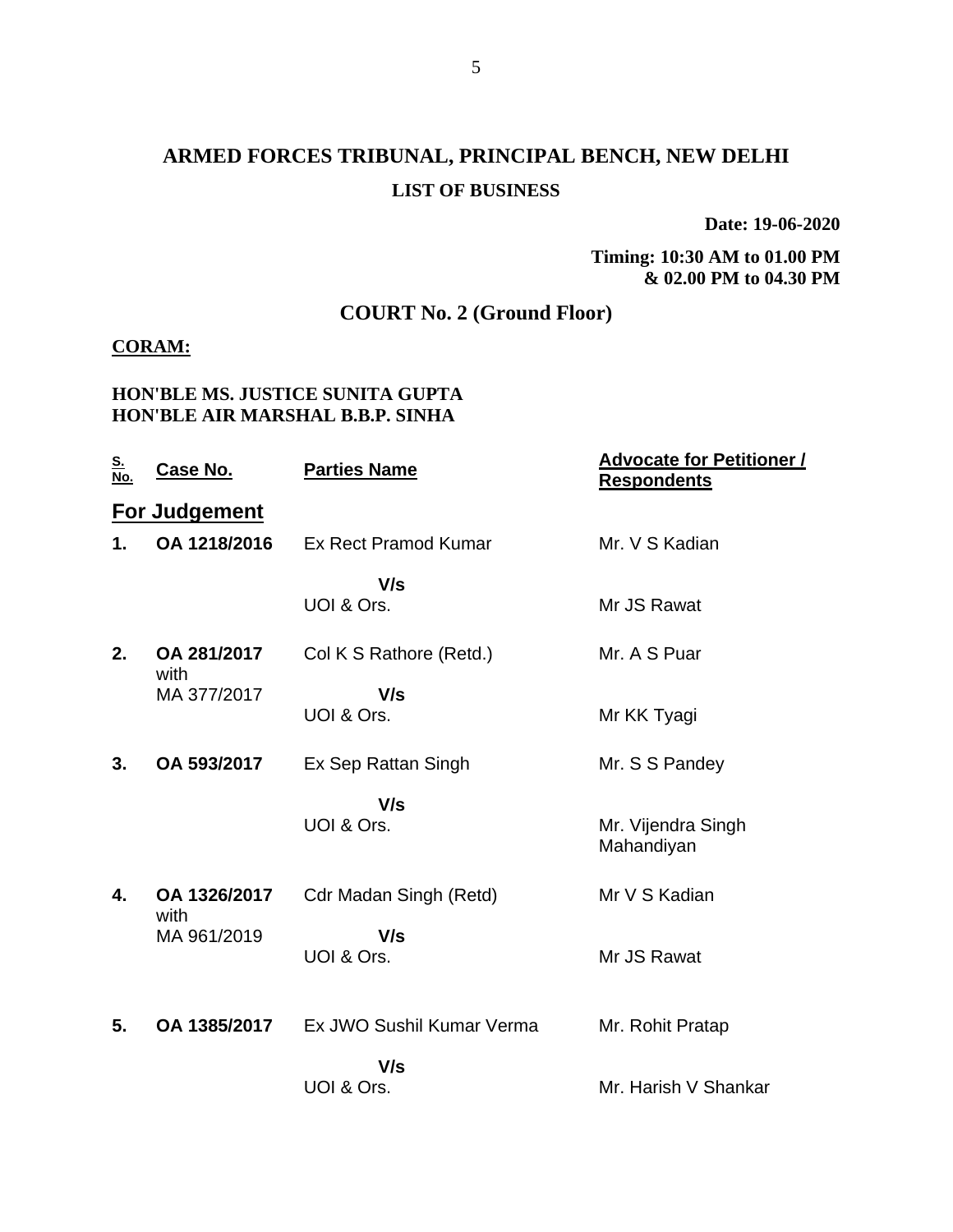| 6.  | OA 103/2018                         | JC-125543M Ex Hony Capt Daya<br>Ram                 | Mr. A K Trivedi & Associates |
|-----|-------------------------------------|-----------------------------------------------------|------------------------------|
|     |                                     | V/s<br>UOI & Ors.                                   | Mr Shyam Narayan             |
| 7.  | OA 164/2018<br>with<br>MA 114/2018  | IC23692 M Lt Col Ramendra Nath<br>Khajuria, (Retd)  | Mr. R K Tripathi             |
|     |                                     | V/s<br>UOI & Ors.                                   | Mr. YP Singh                 |
| 8.  | OA 371/2018                         | <b>Ex-Sgt Anand Mattain Gotil</b>                   | Mr. Praveen Kumar            |
|     |                                     | V/s<br>UOI & Ors.                                   | Mr Prabodh Kumar             |
| 9.  | OA 373/2018<br>with<br>MA 1890/2019 | NR 19767F Lt Col (Mrs) Ambika<br>Sreekala (Retd)    | Mr.Rajiv Manglik             |
|     |                                     | V/s<br>UOI & Ors.                                   | Mr. V Pattabhi Ram           |
| 10. | OA 746/2018                         | IC-42534M Col Jagdish Singh<br>Ahlawat (Retd)       | Mr. V S Kadian               |
|     |                                     | V/s<br>UOI & Ors.                                   | Mr Ashok Chaitanya           |
| 11. | OA 760/2018<br>with<br>MA 625/2018  | Ex Chear Alok Kumar Dwivedi<br>(No.197943-Y)<br>V/s | Mr. Praveen Kumar            |
|     |                                     | UOI & Ors.                                          | Mr. Arvind Patel             |
| 12. | OA 783/2018                         | 152711-Y Ex LSTD Umesh Kumar Mr. V S Kadian         |                              |
|     |                                     | V/s<br>UOI & Ors.                                   | Mr. Arvind Patel             |
| 13. | OA 935/2018                         | Ex Sub Vijay Kumar (JC-221559-P) Mr SM Dalal        |                              |
|     |                                     | V/s<br>UOI & Ors.                                   | Mr. S D Windlesh             |
| 14. | OA 937/2018<br>with                 | Ex L/Hav Rambir Singh Tomar                         | Ms Pallavi Awasthi           |
|     | MA 815/2018                         | V/s<br>UOI & Ors.                                   | Mr. Anil Gautam              |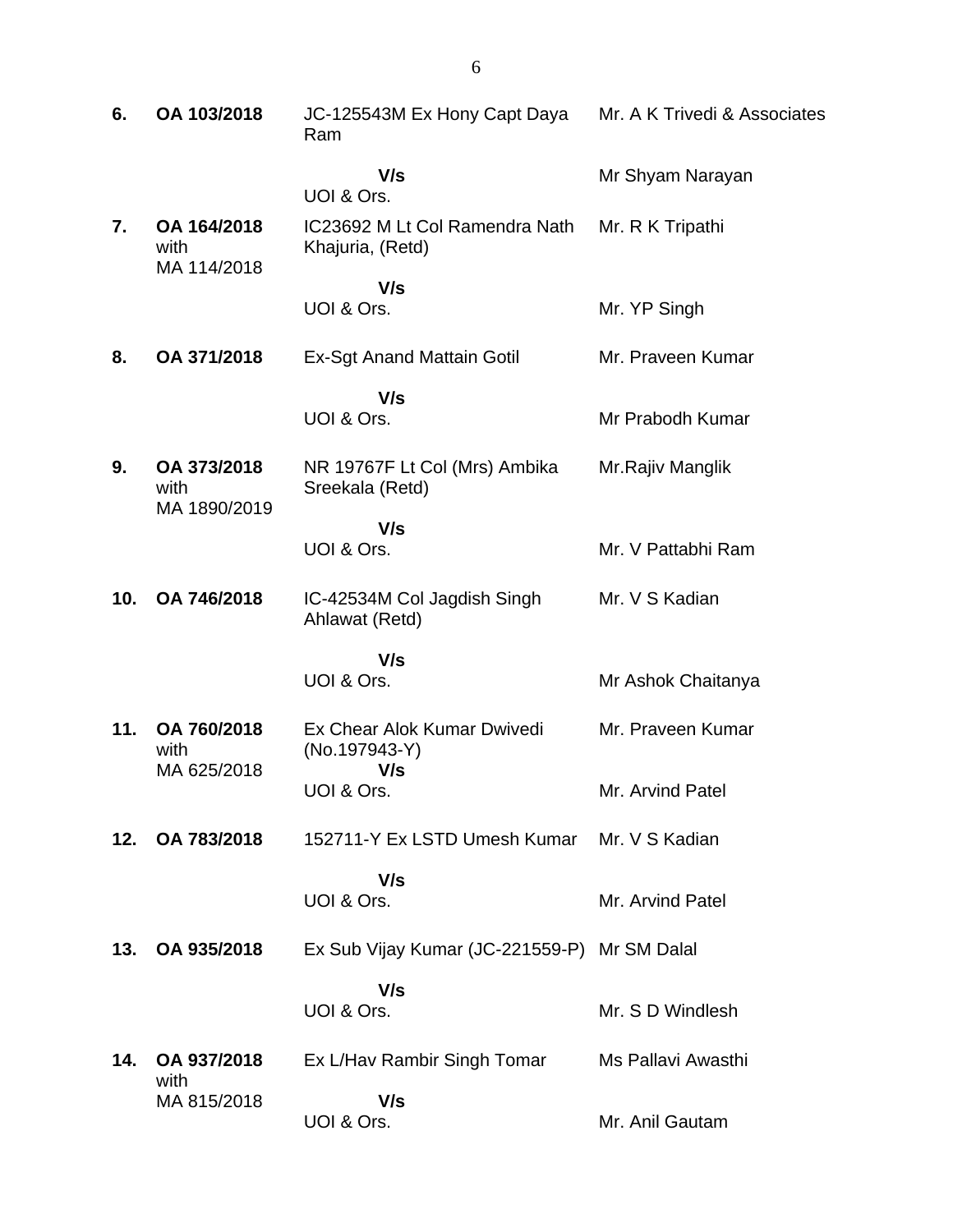| 15. | OA 946/2018<br>with<br>MA 819/2018   | IC-48767K Lt Col Dinesh Kumar<br>Varma (Retd)                    | Mr. V S Kadian                   |
|-----|--------------------------------------|------------------------------------------------------------------|----------------------------------|
|     |                                      | V/s<br>UOI & Ors.                                                | Mr. K K Tyagi                    |
| 16. | OA 979/2018                          | Lt Col Darshan Singh (Retd) (IC-<br>32006 A)                     | Mr RK Tripathi                   |
|     |                                      | V/s<br>UOI & Ors.                                                | Mr. Rajesh Kumar Das             |
| 17. | OA 1153/2018<br>with                 | Ex Sep/BTA Manoj Kumar<br>(No.13961266)                          | Mr. B P Vaishnav &<br>Associates |
|     | MA 1560/2018                         | V/s<br>UOI & Ors.                                                | Mr Shyam Narayan                 |
| 18. | OA 1243/2018<br>with<br>MA 1180/2018 | No. 666020-L Ex Sgt K C Kalra<br>(Retd.)                         | Mr. V S Kadian                   |
|     |                                      | V/s<br>UOI & Ors.                                                | Mr. Tarunvir Singh Khehar        |
| 19. | OA 1301/2018                         | Ex EAR-3 Dilip Murlidhar Sonwane Mr Ved Prakash<br>(No 181944-K) |                                  |
|     |                                      | V/s<br>UOI & Ors.                                                | Dr. Vijendra Singh Mahndiyan     |
| 20. | OA 1367/2018                         | Ex Leading Seaman (UW)<br>Satyendra Kumar (No 133364-A)          | Mr Ajit Kakkar                   |
|     |                                      | V/s<br>UOI & Ors.                                                | Ms Jyotsana Kaushik              |
| 21. | OA 1400/2018<br>with<br>MA 1406/2018 | Ex Nk Bhingardive Dyandeo<br>Shankar                             | Mr. Manoj Kr. Gupta              |
|     |                                      | V/s<br>UOI & Ors.                                                | Ms. Jyotsana Kaushik             |
| 22. | OA 1439/2018<br>with                 | No.13993408Y Ex Sep Giraja<br>Shankar                            | Mr. V S Kadian                   |
|     | MA 1452/2018                         | V/s<br>UOI & Ors.                                                | Mr. S P Sharma                   |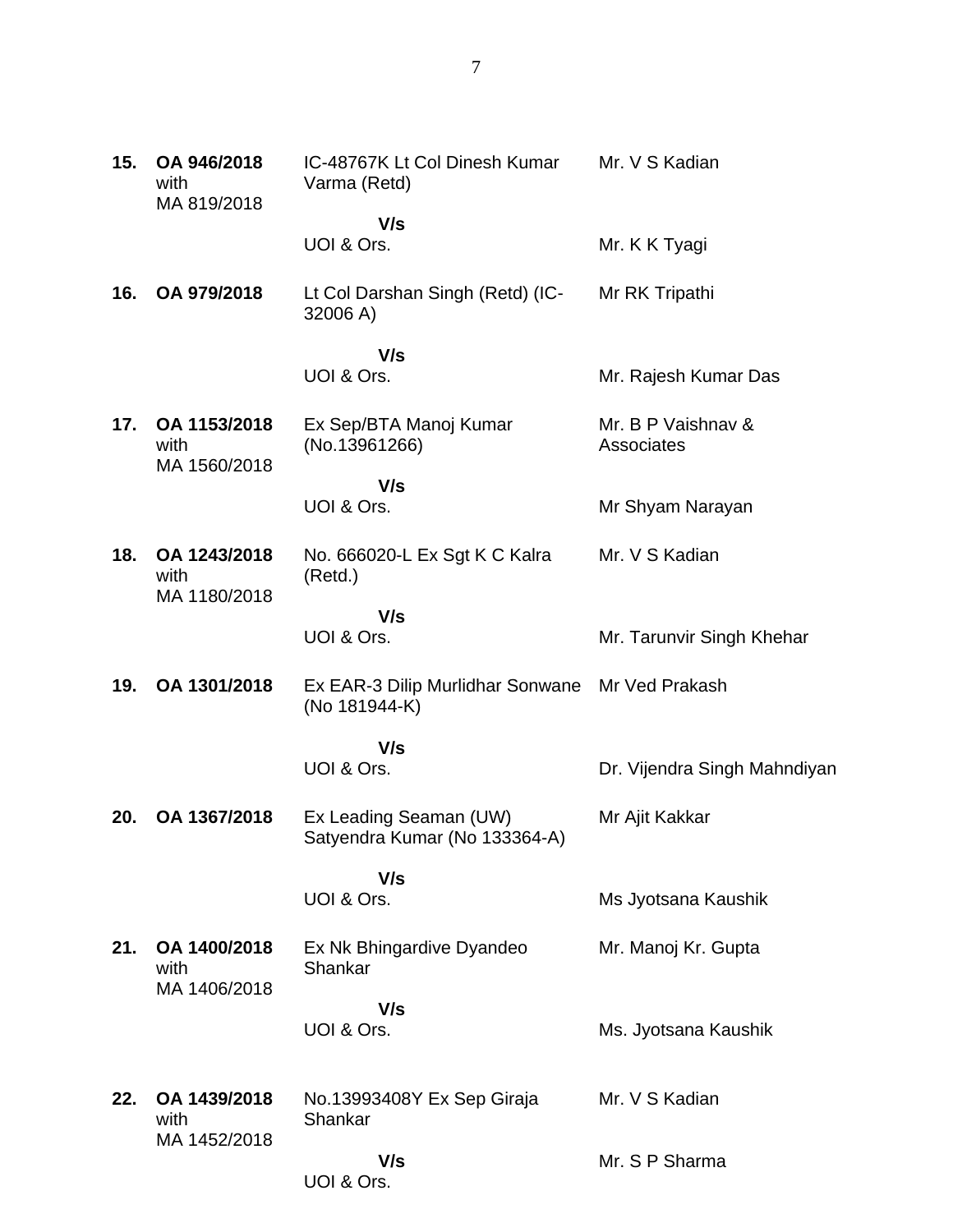| 23. | OA 1957/2018                       | Lt Col Rajeev Singh (IC 57785N)                                                  | Mr Chaitanya Agarwal          |
|-----|------------------------------------|----------------------------------------------------------------------------------|-------------------------------|
|     |                                    | V/s<br>UOI & Ors.                                                                | Mr. V Pattabhi Ram            |
| 24. | OA 1999/2018                       | Flt Lt Vivek Beniwal (NO 34616A)                                                 | Mr. Amit Kumar Singh          |
|     | with<br>MA 1698/2019               | V/s<br>UOI & Ors.                                                                | Mr. J S Rawat                 |
| 25. | OA 240/2019<br>with<br>MA 698/2019 | Ex Rfn Bharat Singh (No<br>16015173X)                                            | Mr Ved Prakash                |
|     |                                    | V/s<br>UOI & Ors.                                                                | Mr. Neeraj, Sr. CGSC          |
|     | <b>For Clarifications</b>          |                                                                                  |                               |
| 26. | OA 209/2016                        | Ex Flt Lt Sanjiv Dewan                                                           | Mr. Aditya Singh Puar         |
|     |                                    | V/s<br>UOI & Ors.                                                                | Mr SD Windlesh                |
| 27. | OA 350/2018                        | No.2890557Y Ex Nk Jitender Singh Mr. V S Kadian                                  |                               |
|     |                                    | V/s<br>UOI & Ors.                                                                | Mr Arvind Patel               |
| 28. | OA 512/2018<br>with<br>MA 366/2018 | Ex Flt. Lt. Pooja Sahrawat W/o Late Mr. Ajay Bhalla<br>IC-44588M Col Rohit Dalal |                               |
|     |                                    | V/s<br>UOI & Ors.                                                                | Ms Barkha Babbar              |
|     | <b>ADMISSION MATTERS</b>           |                                                                                  |                               |
| 29. | OA 244/2020<br>with                | Ex JWO Suresh Kumar (702053-N)                                                   | Mr. Bharat Singh & Associates |
|     | MA 282/2020                        | V/s<br>UOI & Ors.                                                                | Dr. Vijendra Singh Mahndiyan  |
| 30. | OA 245/2020<br>with<br>MA 283/2020 | Ex Sgt Praveen Kumar Manchikanti Mr. Bharat Singh & Associates<br>(No 791713R)   |                               |
|     |                                    | V/s<br>UOI & Ors.                                                                | Mr. Anil Gautam               |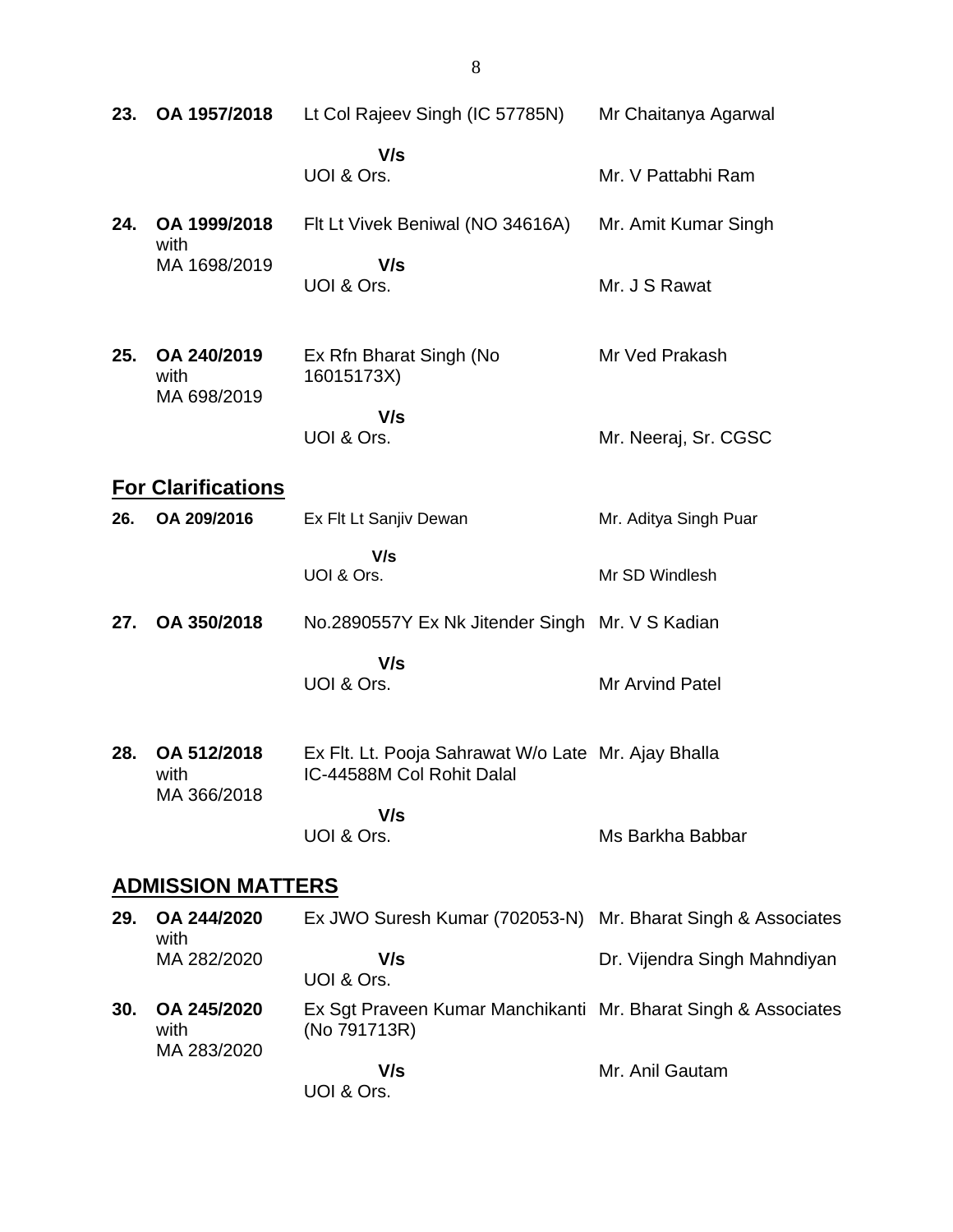## **MA (EXECUTION)**

| 31.         | MA 2062/2019<br>$\mathsf{I}$             | IC-67209X Ex Capt SS Pawar                                        | Mr. SM Dalal                        |
|-------------|------------------------------------------|-------------------------------------------------------------------|-------------------------------------|
|             | OA 865/2015                              | V/s<br>UOI & Ors                                                  | Mr. J S Yadav                       |
| <b>WITH</b> |                                          |                                                                   |                                     |
| 32.         | MA 1838/2019<br>& 1839/2019              | UOI & Ors                                                         | Mr JS Yadav                         |
|             | in OA 865/2015                           | V/s<br>Ex Capt SS Pawar                                           | Mr. S M Dalal                       |
| 33.         | MA 2916/2019<br><i>in</i><br>OA 828/2018 | JC-761522Y Sub Narayananan KV Mr SS Pandey & Associates<br>(Retd) |                                     |
|             |                                          | V/s<br>UOI & Ors                                                  | Ms Jyotsna Kaushik                  |
| 34.         | MA 9/2020<br><i>in</i><br>OA 2/2016      | Ex Gnr Sanjeev Kumar (No<br>15134418W)                            | Mr AK Trivedi & Mr Yogesh<br>Sharma |
|             |                                          | V/s<br>UOI & Ors                                                  | Mr. V S Tomar                       |
| 35.         | MA 763/2020<br>ın<br>OA 1673/2019        | Ex Sgt Shepal Bhal Chandra (No<br>244337)                         | Mr. Manoj Kr Gupta                  |
|             |                                          | V/s<br>UOI & Ors                                                  | Mr. Ashok Chaitanya                 |
|             | <b>MA (OTHERS)</b>                       |                                                                   |                                     |
| 36.         | MA 1029/2018<br>& MA 1030/2018           | Lt Col A K Handa (Retd) (IC-21552) Mr. Mohan Kumar &              | Associates                          |
|             | in<br>TA 620/2009                        | V/s<br>UOI & Ors                                                  | Mr Tarunvir Singh Khehar            |
|             | <b>PLEADINGS NOT COMPLETE</b>            |                                                                   |                                     |
| 37.         | OA 1866/2018                             | IC-41689P Col Kamal Kishore Pant Mr. VS Kadian<br>(Retd)          |                                     |
|             |                                          | V/s<br>UOI & Ors.                                                 | Mr V Pattabhi Ram                   |
| 38.         | OA 2031/2018<br>with<br>MA 2243/2018     | 13657001 Ex Hav (Nb Sub Manik<br>Chand                            | Mr. VS Kadian                       |

Mr. Avdhesh Kumar Singh

 **V/s** UOI & Ors.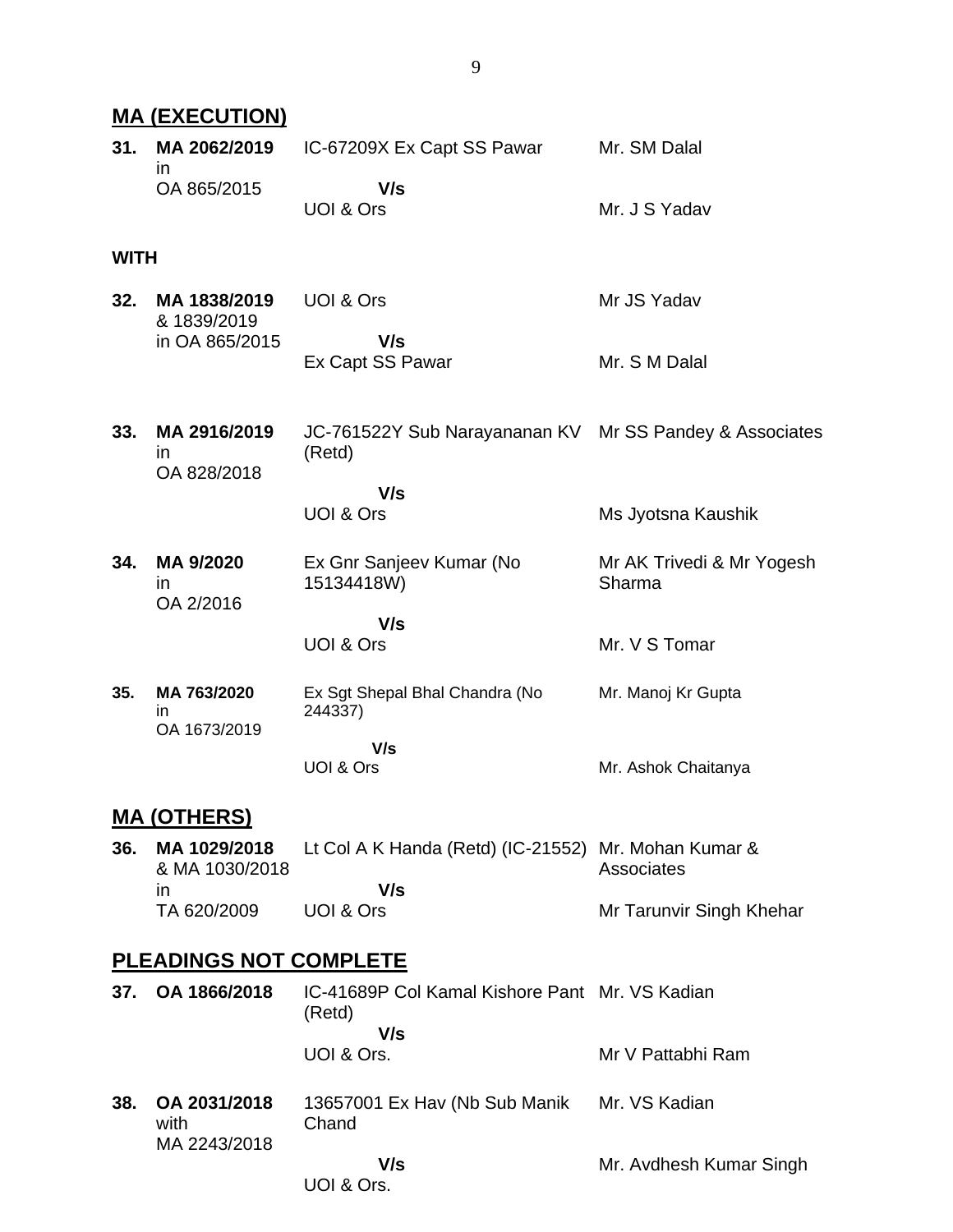**39. OA 893/2019** No 7117947F Hony NB SUB Jokhoo Yadav (Retd)  **V/s** UOI & Ors. Mr. SS Pandey & Associates Mr. D K Sabat **40. OA 975/2019** with Ex Sgt Rishi Ram Tyagi (No 704392 R) Mr Praveen Kumar

 **V/s** UOI & Ors. Mr. Ashok Chaitanya **41. OA 977/2019** Air Cmde BS Sabherwal (Retd) (No Mr Shakti Chand Jaidwal 17374 K)  **V/s** UOI & Ors. Mr Ashok Chaitanya

#### **PLEADINGS COMPLETE**

MA 1639/2019

## **DATES WILL BE GIVEN BY THE TRIBUNAL OFFICER - ORDERS WILL BE UPLOADED ON THE WEBSITE**

| 42. | TA 583/2010<br>WP(C)<br>4518/1998   | Ex. Sepoy Rajender Kumar<br>V/s                             | Mr SS Pandey                 |
|-----|-------------------------------------|-------------------------------------------------------------|------------------------------|
|     |                                     | UOI & Ors.                                                  | Mr Avdhesh Kumar Singh       |
| 43. | OA 132/2018<br>with<br>MA 3305/2019 | JC-143849X Ex-Subedar (Hony.<br>Sub. Maj.) Sher Singh Yadav | Ms. Sangeeta Tomar           |
|     |                                     | V/s<br>UOI & Ors.                                           | Mr Ashok Chaitanya           |
| 44. | OA 788/2018                         | No. 9522789F Ex Hav Chandra<br>Mohan                        | Mr. A K Trivedi & Associates |
|     |                                     | V/s<br>UOI & Ors.                                           | Mr. Prabodh Kumar            |
| 45. | OA 849/2018                         | Smt Rajbala W/O 15107382Y Late                              | Mr AK Trivedi & Associates   |
|     |                                     | <b>Gnr Suresh Kumar</b><br>V/s                              |                              |
|     |                                     | UOI & Ors.                                                  | Mr. Satya Ranjan Swain       |
|     |                                     |                                                             |                              |
| 46. | OA 1345/2018                        | Air Cmde SK Sharma (Retd) (No<br>14815-K)                   | Mr Virender Singh Kadian     |
|     |                                     | V/s<br>UOI & Ors.                                           | Dr. Vijendra Singh Mahndiyan |
|     |                                     |                                                             |                              |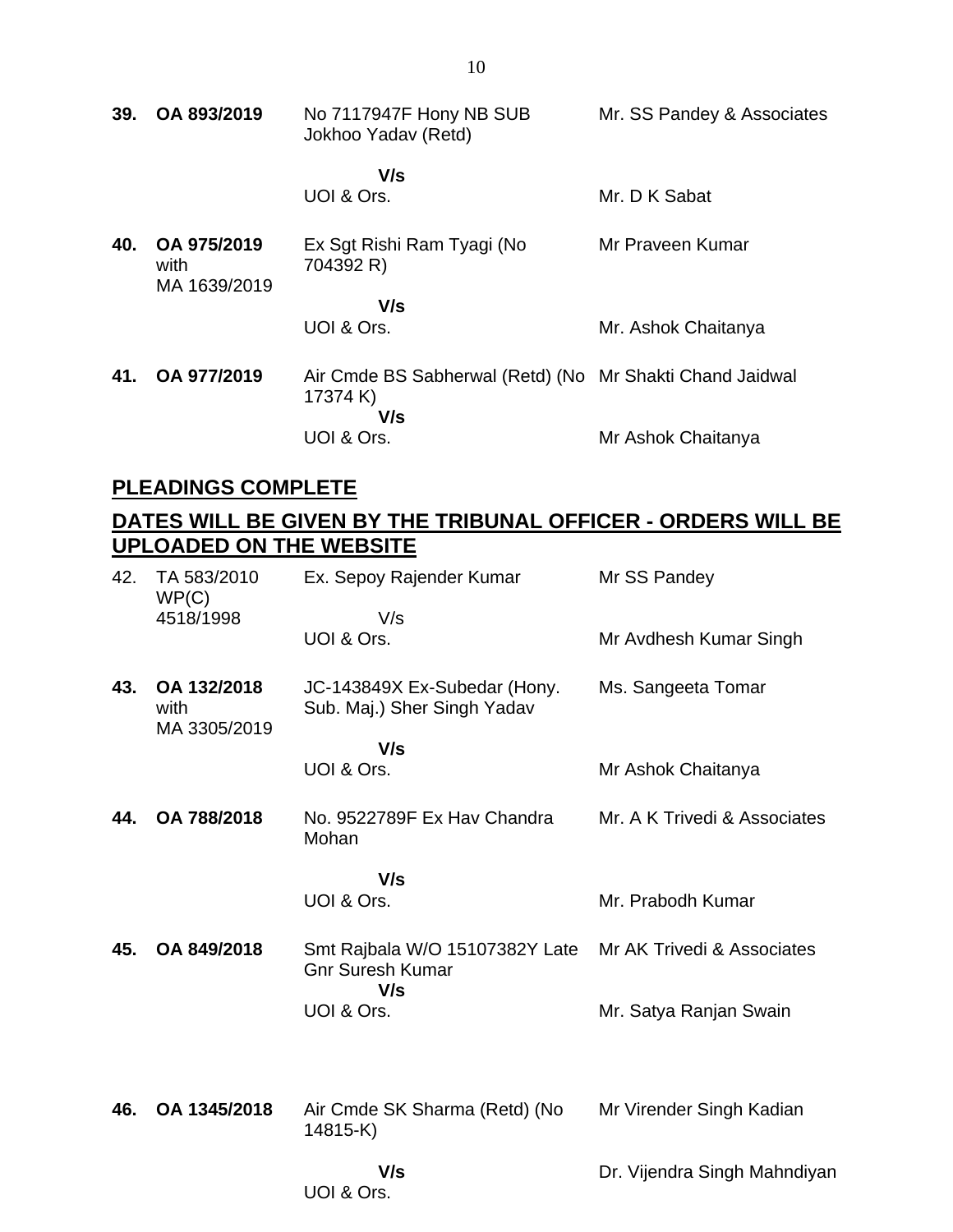**47. OA 1517/2018** with MA 1583/2018 SL2460 Maj T S Rawat (Retd)  **V/s** UOI & Ors. Mr. R K Tripathi Mr. Satya Ranjan Swain **48. OA 2003/2018** with MA 2198/2018 Ex Gnr Bhola Ram (No 1196336)  **V/s** UOI & Ors. Mr Virender Singh Kadian Mr. Anil Gautam **49. OA 599/2019** with MA 1170/2019 & 2901/2019 Smt. Jamana Devi Wd/o Late Gdr Suresh Kumar (2680382-K)  **V/s** UOI & Ors. Mr. S M Dalal Ms. Jyotsna Kaushik **50. OA 836/2019** with MA 1478/2019 Smt Ghoghri Devi Widow of Late Hav Jai Karan (No 1290027-W)  **V/s** UOI & Ors. Mr. Manoj Kumar Gupta Mr. V S Tomar **51. OA 972/2019** HFO Harish Chandra Rikhari (Retd) Mr Baljeet Singh (No 673934)  **V/s** UOI & Ors. Mr. K K Tyagi **52. OA 1124/2019** with MA 280/2020 JWO SK Nanda (No 685319 K)  **V/s** UOI & Ors. Mr Rakesh Kumar Singh Mr. Tarunvir Singh Khehar

## **THIS BENCH WILL NOT ASSEMBLE TODAY CORAM:**

**HON'BLE MS. JUSTICE SUNITA GUPTA HON'BLE LT. GEN. PHILIP CAMPOSE**

| <u>S.</u><br>No.   | Case No.                                      | <b>Parties Name</b>                   | <b>Advocate for Petitioner /</b><br><b>Respondents</b> |  |
|--------------------|-----------------------------------------------|---------------------------------------|--------------------------------------------------------|--|
| <b>MA (OTHERS)</b> |                                               |                                       |                                                        |  |
| 1.                 | MA 3194/2019<br>& MA 3195/2019 64207 F)<br>In | Ex Maj Ranvir Singh (Retd) (IC<br>V/s | Mr. S S Pandey                                         |  |
|                    | OA 889/2016                                   | UOI & Ors                             | Ms. Jyotsna Kaushik                                    |  |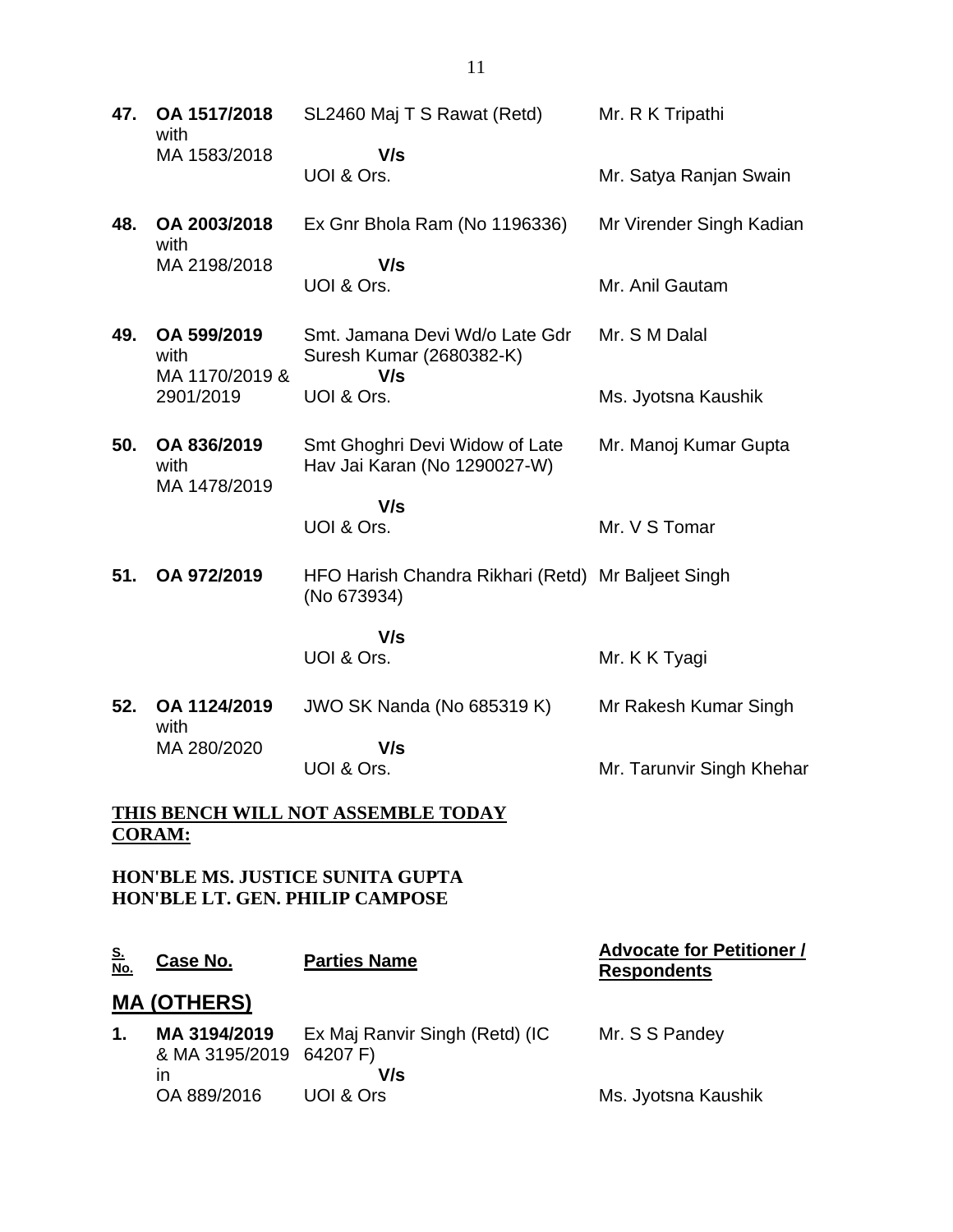# **ARMED FORCES TRIBUNAL, PRINCIPAL BENCH, NEW DELHI LIST OF BUSINESS**

**Date: 19-06-2020**

**Timing: 11:00 AM**

## **PRINCIPAL REGISTRAR COURT**

|    | S. No. Case No.                                   | <b>Parties Name</b>                                   | <b>Advocate for Petitioner /</b><br><b>Respondents</b> |
|----|---------------------------------------------------|-------------------------------------------------------|--------------------------------------------------------|
|    | <b>For Appearance/Direction</b>                   |                                                       |                                                        |
| 1. | OA 688/2019<br>with                               | Ex Sgt Satendra Singh (No 729828)                     | Ms Pallavi Awasthi                                     |
|    | MA 1285/2019                                      | V/s<br>UOI & Ors.                                     | Mr. Ashok Chaitanya                                    |
| 2. | OA 838/2019<br>with                               | Ex Sgt Prem Kishor Chouhan (No<br>745189 S)           | Mr Omprakash Kr. Srivastava &<br>Vinay Makhija         |
|    | MA 1480/2019                                      | V/s                                                   |                                                        |
|    |                                                   | UOI & Ors.                                            | Mr. S P Sharma                                         |
| 3. | OA 899/2019<br>with<br>MA 1543/2019 &<br>741/2020 | No. 131517-B PO (HY 1) Bhunesh<br>Kumar (Retd.)       | Mr. Manoj Kr Gupta                                     |
|    |                                                   | V/s                                                   |                                                        |
|    |                                                   | UOI & Ors.                                            | Mr YP Singh                                            |
| 4. | OA 1180/2019                                      | No 15155397Y Hav/PA Anil Kumar                        | Mr. Indra Sen Singh/Abhishek<br>Singh                  |
|    |                                                   | V/s<br>UOI & Ors.                                     | Ms Suman Chauhan                                       |
| 5. | OA 1240/2019                                      | Ex PO EL (R) Baidyanath Kumar<br>Mahato (No 137514 H) | Mr Ved Prakash                                         |
|    |                                                   | V/s                                                   |                                                        |
|    |                                                   | UOI & Ors.                                            | Mr Tarunvir Singh Khehar                               |
| 6. | OA 1340/2019<br>with                              | No 706284B Ex Cpl KK Chopra                           | Mr. VS Kadian                                          |
|    | MA 2089/2019                                      | V/s                                                   |                                                        |
|    |                                                   | UOI & Ors.                                            | Mr Prabodh Kumar                                       |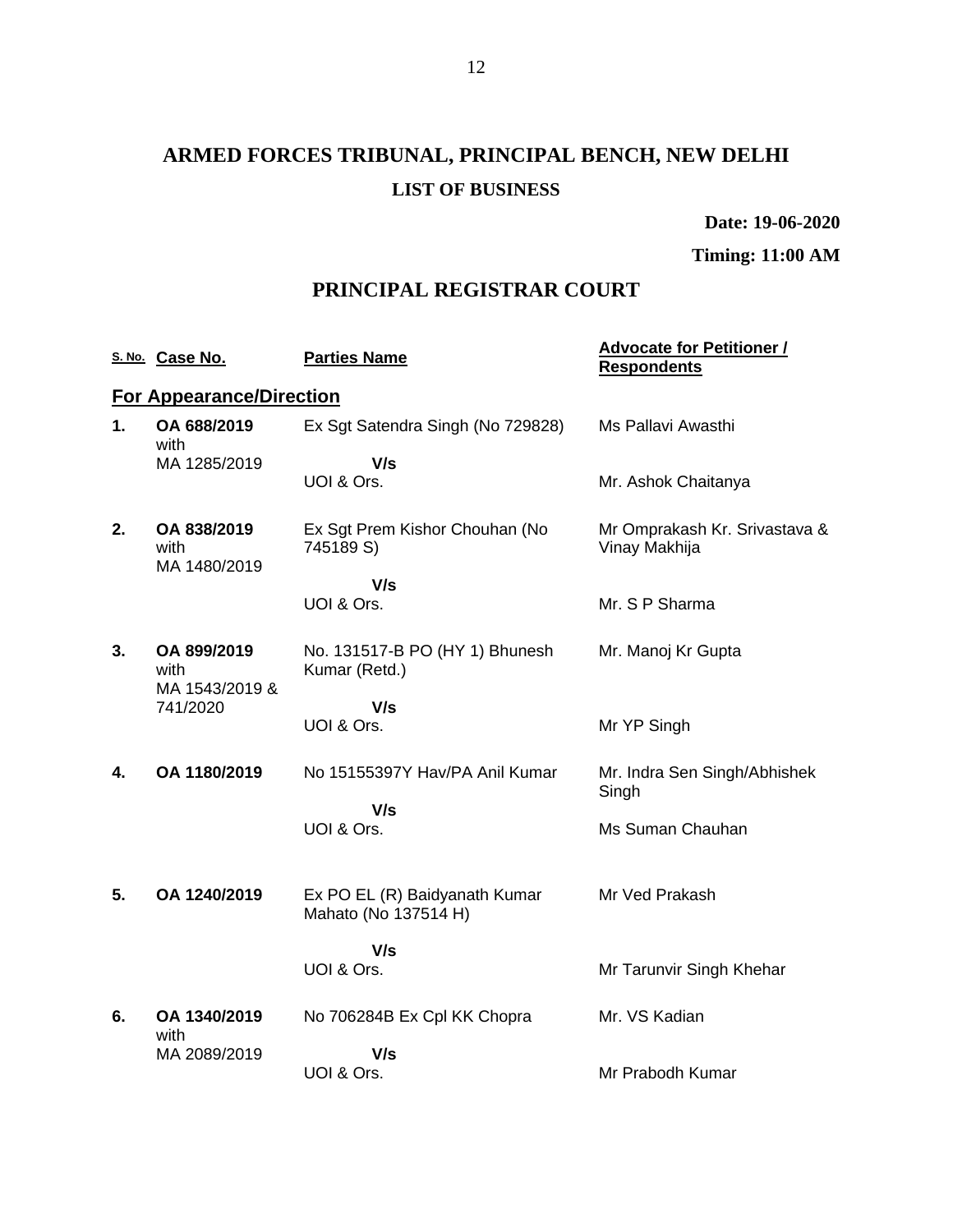| 7.  | OA 1346/2019<br>with<br>MA 2091/2019 | Ex MWO Brij Mohan Sharma(No<br>290828 S)               | Mr Praveen Kumar                                                |
|-----|--------------------------------------|--------------------------------------------------------|-----------------------------------------------------------------|
|     |                                      | V/s<br>UOI & Ors.                                      | Mr DK Sabat                                                     |
| 8.  | OA 1347/2019<br>with                 | Ex Nk Chandra Singh (No 4046593P)                      | Mr Praveen Kumar                                                |
|     | MA 2092/2019                         | V/s<br>UOI & Ors.                                      | Mr V Pattabhi Rami                                              |
| 9.  | OA 1390/2019                         | No. 14475719-X Ex Hav Rakesh<br>Kumar Sharma           | Mr. Virender Singh Kadian                                       |
|     |                                      | V/s<br>UOI & Ors.                                      | Mr Arvind Patel                                                 |
| 10. | OA 1510/2019<br>with<br>MA 2446/2019 | Smt Urmila Devi W/o NC (E) Rakesh<br>Kumar (No 804763) | Mr Praveen Kumar                                                |
|     |                                      | V/s<br>UOI & Ors.                                      | Mr V Pattabhi Ram                                               |
| 11. | OA 1525/2019                         | AVM Om Prakash Tiwari (Retd) (No<br>16678)             | Mr. Baljeet Singh                                               |
|     |                                      | V/s<br>UOI & Ors.                                      | Mr. S D Windlesh                                                |
| 12. | OA 1542/2019                         | Gp Capt Rakesh Tomar (Retd) (NO<br>17425)              | Mr. Baljeet Singh                                               |
|     |                                      | V/s<br>UOI & Ors.                                      | Mr. Tarunvir Singh Khehar for R<br>1-3, Ms Anjali Vohra for R-4 |
| 13. | OA 1559/2019<br>with                 | Ex POME SS Mane (No 167232 Z)                          | Mr Ved Prakash                                                  |
|     | MA 2518/2019                         | V/s<br>UOI & Ors.                                      | Mr. Shyam Narayan                                               |
| 14. | OA 1563/2019<br>with                 | JC-309564H Ex Sub Ashok Kumar                          | Mr. Virender Singh Kadian                                       |
|     | MA 2524/2019                         | V/s<br>UOI & Ors.                                      | Mr. Karan Singh Bhati, Sr.<br><b>CGSC</b>                       |
| 15. | OA 1564/2019<br>with<br>MA 2525/2019 | Gp Capt Sanjeev Sood (Retd) (No<br>17805L)             | Mr Shakti Chand Jaidwal                                         |
|     |                                      | V/s                                                    |                                                                 |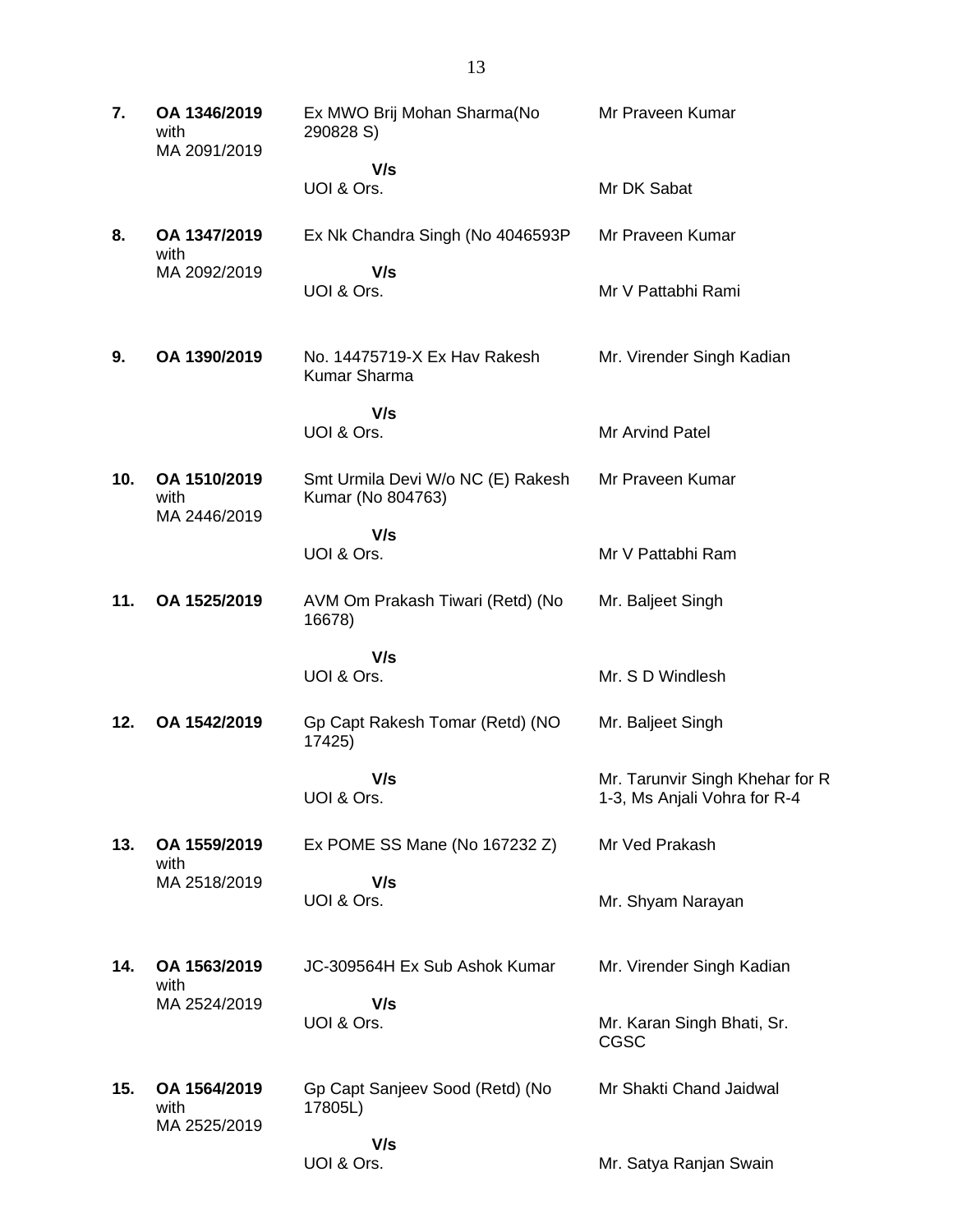| 16. | OA 1570/2019<br>with                 | No 16112294H Ex Nk Shekhar Solanki Mr. VS Kadian            |                                             |
|-----|--------------------------------------|-------------------------------------------------------------|---------------------------------------------|
|     | MA 2537/2019                         | V/s<br>UOI & Ors.                                           | Mr. D K Sabat                               |
| 17. | OA 1571/2019<br>with<br>MA 2538/2019 | Ex HFO Rajendra Singh (No 665570<br>S)                      | Mr Virender Singh Kadian                    |
|     |                                      | V/s<br>UOI & Ors.                                           | Mr. Ashok Chaitanya                         |
| 18. | OA 1572/2019<br>with                 | Ex Nk Mukesh Yadav (No 14435684 K) Mr Virender Singh Kadian |                                             |
|     | MA 2539/2019                         | V/s<br>UOI & Ors.                                           | Mr. Avdhesh Kumar Singh                     |
| 19. | OA 1581/2019                         | Ex Sgt Jeetendra Kumar (No 724097S)                         | Mr. Omprakash Kr Srivastava &<br>Mr J Kumar |
|     |                                      | V/s<br>UOI & Ors.                                           | Mr. Arvind Kumar                            |
| 20. | OA 1602/2019                         | Ex Sgt Rajesh Kumar Singh (No<br>790659H)                   | Mr. Omprakash Kr Srivastava &<br>Mr J Kumar |
|     |                                      | V/s<br>UOI & Ors.                                           | Mr. D K Sabat                               |
| 21. | OA 1692/2019<br>with                 | SS-27055 Capt J K Verma (Retd.)                             | Mr. Virender Singh Kadian                   |
|     | MA 2621/2019                         | V/s<br>UOI & Ors.                                           | Ms Jyotsna Kaushik                          |
| 22. | OA 1693/2019<br>with                 | Ex Cfn Bhawan Singh (No 14518702)                           | Mr Rajesh Nandal & Manoj Kr<br>Gupta        |
|     | MA 2623/2019                         | V/s<br>UOI & Ors.                                           | Mr Karan Singh Bhati, Sr CGSC               |
| 23. | OA 1903/2019                         | JC-671469X Nb Sub (PA) Vinod<br>Kumar                       | Mr Indra Sen Singh/Abhishek<br>Singh        |
|     |                                      | V/s<br>UOI & Ors.                                           | Mr. Arvind Patel                            |
| 24. | OA 1953/2019<br>with<br>MA 2823/2019 | Ex CH ME Dharmapada Sethi<br>$(167700-N)$                   | Mr. Ved Prakash                             |
|     |                                      | V/s                                                         |                                             |

Mr. V Pattabhi Ram

UOI & Ors.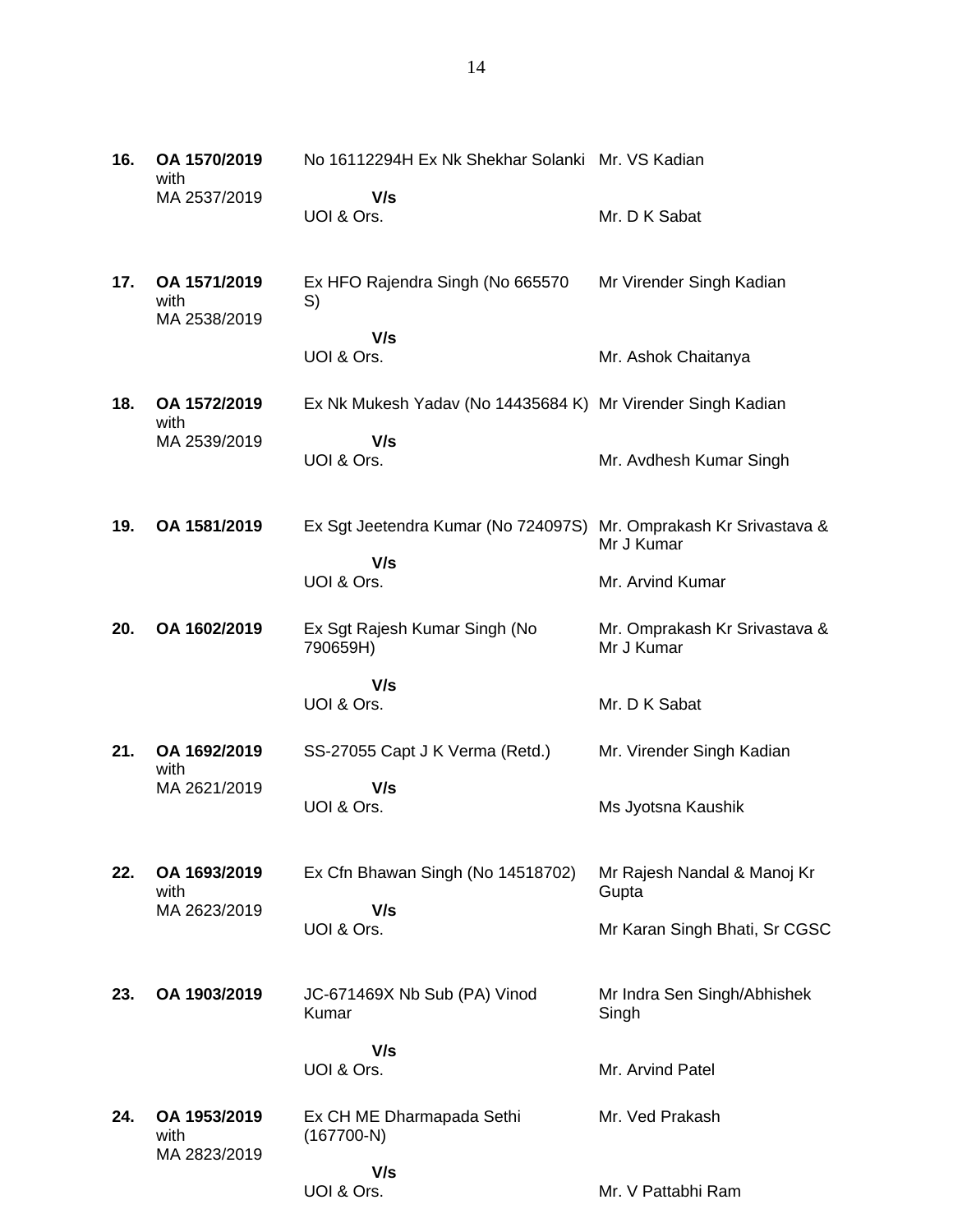| 25. | OA 2294/2019<br>with<br>MA 3201/2019 | Gp Capt Abbaraju Shashidhar (Retd)<br>(No 17771)    | Mr Baljeet Singh & Deepika<br>Sheoran |
|-----|--------------------------------------|-----------------------------------------------------|---------------------------------------|
|     |                                      | V/s<br>UOI & Ors.                                   | Mr. K K Tyagi                         |
| 26. | OA 2296/2019                         | Col Neeraj Kumar Singh Tomar (Retd)<br>(IC 40389 F) | Mr SM Dalal & Ajay Yadav              |
|     |                                      | V/s<br>UOI & Ors.                                   | Mr. J S Yadav                         |
| 27. | OA 2297/2019                         | JC-812358M Nb Sub / Clk (SD) Bapi<br>Ray            | Mr Indra Sen Singh/Abhishek<br>Singh  |
|     |                                      | V/s<br>UOI & Ors.                                   | Mr. S P Sharma                        |
| 28. | OA 2298/2019                         | Lt Col Vikram Mehta (Retd) (IC-<br>46356M)          | Mr. Indra Sen Singh/Abhishek<br>Singh |
|     |                                      | V/s<br>UOI & Ors.                                   | Ms. Jyotsna Kaushik                   |
| 29. | OA 2301/2019                         | Maj Parul Pargal (VS 01186 F)                       | Mr. Ajit Kakkar                       |
|     | (OA 262/2019<br>(RB, Lucknow)        | V/s<br>UOI & Ors.                                   | Mr Anil Gautam                        |
| 30. | OA 2305/2019                         | Sub Krishnamurthy K (Retd) (JC<br>376979 K)         | Mr SS Pandey & Associates             |
|     |                                      | V/s<br>UOI & Ors.                                   | Mr. V Pattabhi Ram                    |
| 31. | OA 2312/2019<br>with                 | MS-17459H Maj Areet Bhangu                          | Mr. Indra Sen Singh/Abhishek<br>Singh |
|     | MA 3212/2019                         | V/s<br>UOI & Ors.                                   | Mr. Tarunvir Singh Khehar             |
| 32. | OA 2313/2019                         | Ex CPL Pranjal Bajpai (No 911035K)                  | Mr. Ajit Kakkar & Associates          |
|     |                                      | V/s<br>UOI & Ors.                                   | Mr. Ashok Chaitanya                   |
| 33. | OA 2315/2019                         | No 15466112A Dfr Ravindra Singh                     | Mr DS Kauntae                         |
|     |                                      | V/s<br>UOI & Ors.                                   | Mr. Satya Ranjan Swain                |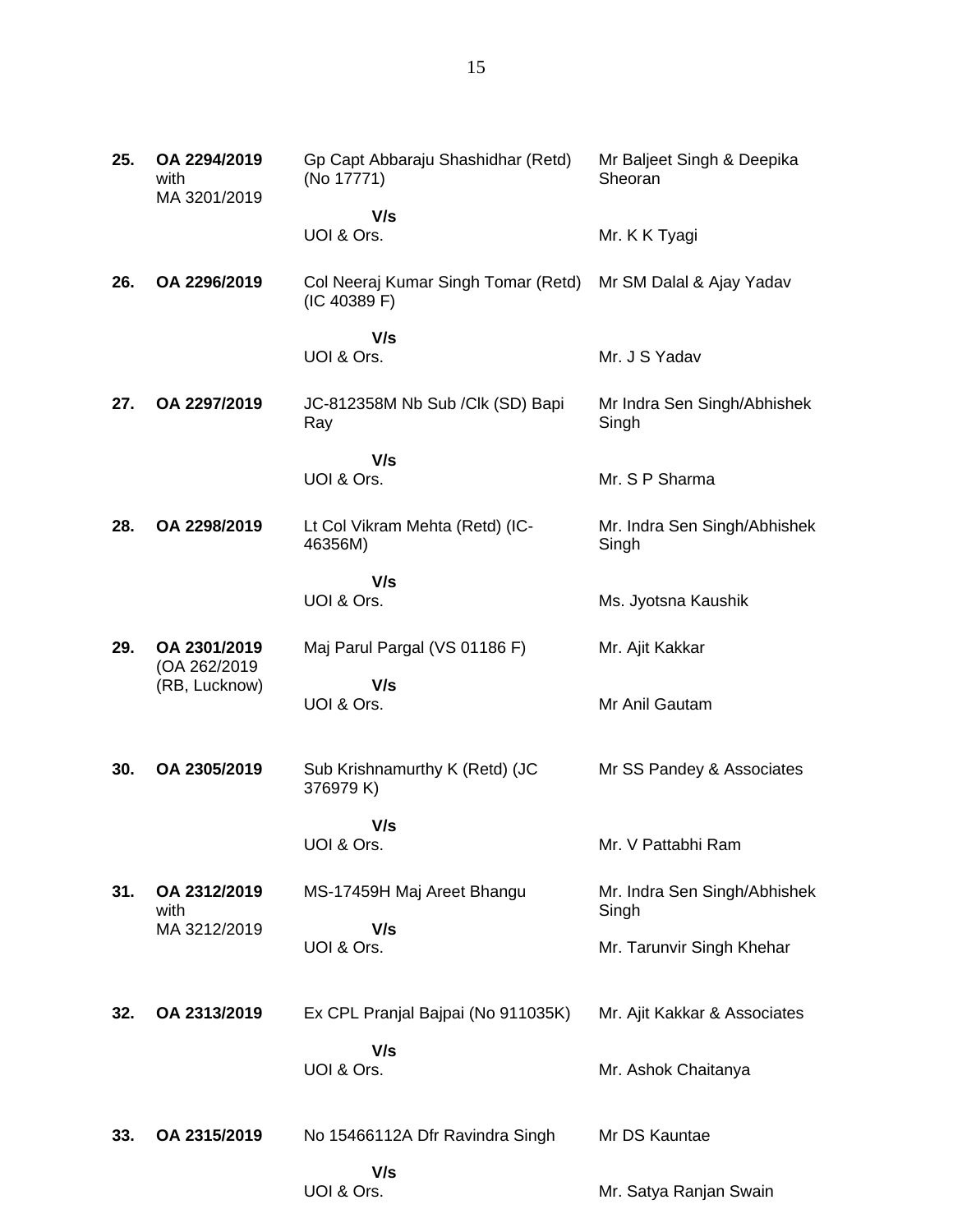| 34. | OA 2321/2019                       | Ex Sub Bhoop Singh (JC 339040 W)                                             | Mr Virender Singh Kadian                   |
|-----|------------------------------------|------------------------------------------------------------------------------|--------------------------------------------|
|     |                                    | V/s<br>UOI & Ors.                                                            | Mr Prabodh Kumar                           |
| 35. | OA 2330/2019                       | Lt Col Sandeep Singh Thakur (IC-<br>60399M)                                  | Mr Ankkur Chhibber                         |
|     |                                    | V/s<br>UOI & Ors.                                                            | None                                       |
| 36. | OA 2342/2019                       | AVM P Subhash Babu (17908-K)                                                 | Mr. Ankur Chhibber                         |
|     |                                    | V/s<br>UOI & Ors.                                                            | Mr Neeraj Sr, GSSC                         |
| 37. | OA 92/2020<br>with<br>MA 108/2020  | Ex JWO Prakash Chandra Mishra<br>(767031)                                    | Mr. Baljeet Singh & Ms. Deepika<br>Sheoran |
|     |                                    | V/s<br>UOI & Ors.                                                            | Mr VS Tomar                                |
| 38. | OA 94/2020                         | Ex MWO Rana Pratap Ray (653489)                                              | Mr. Baljeet Singh & Ms. Deepika<br>Sheoran |
|     |                                    | V/s<br>UOI & Ors.                                                            | Mr. Prabodh Kumar                          |
| 39. | OA 95/2020<br>with<br>MA 114/2020  | Ex L/Hav Aneesh Kumar S (15208423- Mr. Praveen Kumar<br>Y)                   |                                            |
|     |                                    | V/s<br>UOI & Ors.                                                            | Mr. V S Tomar                              |
| 40. | OA 97/2020                         | No. 738538 Cpl R Gokul (Retd.)                                               | Mr. Manoj Kr Gupta                         |
|     | with<br>MA 120/2020                | V/s<br>UOI & Ors.                                                            | Mr. Anil Gautam                            |
| 41. | OA 98/2020                         | No. 25425 Wg Cdr Ashish Anand<br>Prayagi (Retd.)                             | Mr. Baljeet Singh                          |
|     |                                    | V/s<br>UOI & Ors.                                                            | Mr. Neeraj, Sr. CGSC                       |
| 42. | OA 108/2020<br>with<br>MA 122/2020 | Ms S Vineeta Pillai Divorcee D/o Late<br>Sqn Ldr UK Pillai (Retd) (BC 17924) | Mr Ajai Bhalla                             |
|     |                                    | V/s<br>UOI & Ors.                                                            | Mr. S D Windlesh                           |